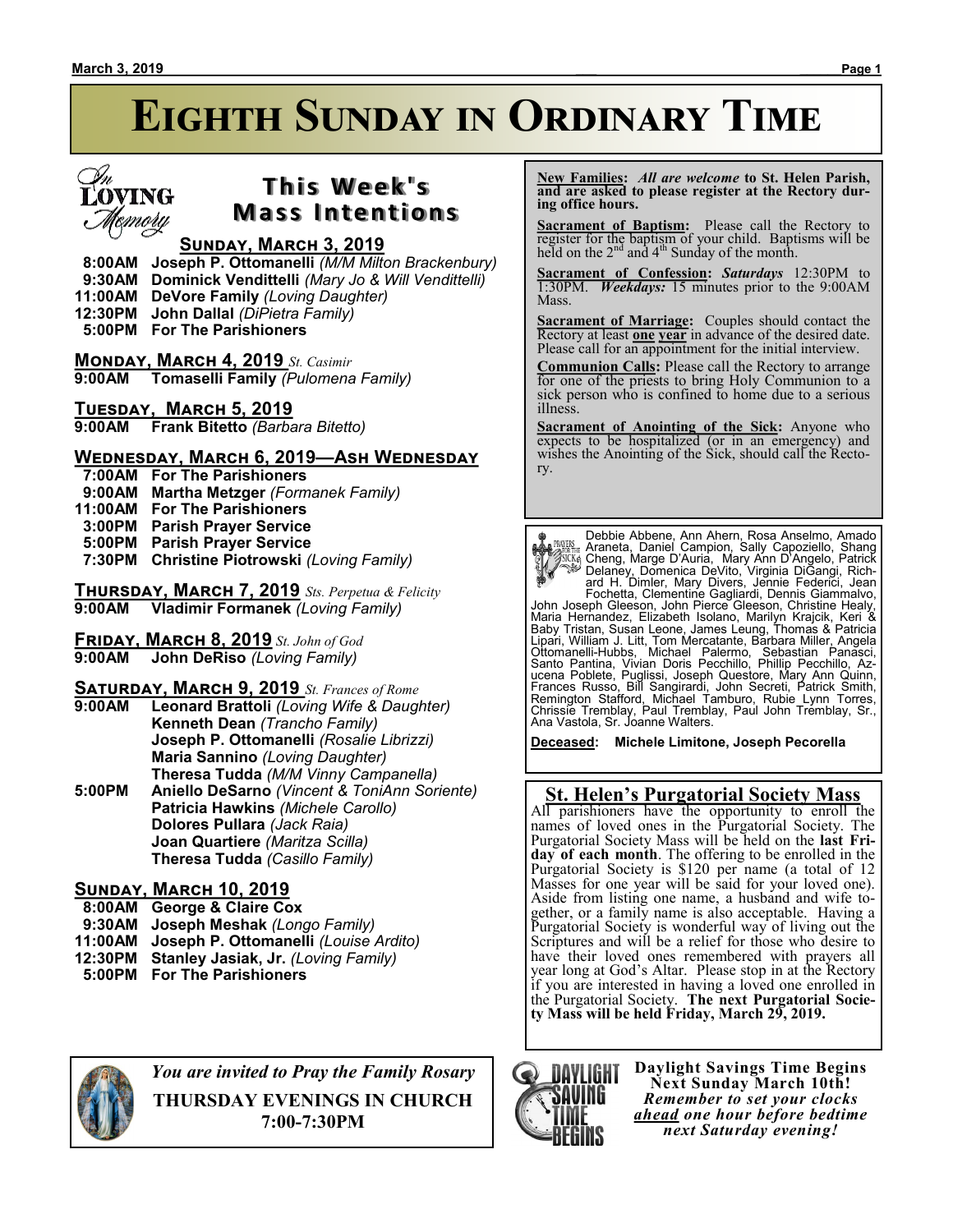# **ASH WEDNESDAY MARCH 6, 2019**



#### **Masses: 7:00AM, 9:00AM, 11:00AM Liturgies of the Word: 3:00PM & 5:00PM Evening Masses: 7:30PM**

Ashes will be distributed **only** during the Masses and Prayer Services. Anyone planning to receive ashes should arrive for the beginning of whichever ceremony they plan to attend and should remain for the entirety of that ceremony.

### **REGULATIONS CONCERNING FASTING AND ABSTINENCE**

- Ash Wednesday and Good Friday are days of mandatory fasting and abstinence from meat.
- All Fridays in Lent are days of mandatory abstinence from meat.
- The obligation to fast applies to those aged 18-59.
- The obligation to abstain from meat applies to those aged 14 and older.
- Those fasting may eat only one normal-sized meal. Two smaller meals may be eaten, if needed for strength. These smaller meals together should not equal a normal -sized meal. No food may be eaten between meals.
- The bishops of the United States recommend voluntary fasting on the other weekdays of Lent. It is a praiseworthy tradition to fast on Holy Saturday, until the Easter Vigil.
- It is worth remembering that every Friday of the year is a day of penance, unless a solemnity falls on a Friday. In the United States, on Fridays outside of Lent, one may choose either to abstain from eating meat or to perform some other act of penance.

# **Lenten Schedule 2019**

| <b>Stations of the Cross:</b><br><b>With Benediction</b> | <b>Every Monday in Lent at 12:30PM</b> (with School children)<br>Every Friday evening at 7:30PM   |
|----------------------------------------------------------|---------------------------------------------------------------------------------------------------|
| <b>Weekday Masses:</b>                                   | Monday-Saturday: 9:00AM Tuesdays at 7:30PM                                                        |
| <b>Weekend Masses:</b>                                   | <b>Saturday at 5:00PM</b><br>Sunday: 8:00AM, 9:30AM, 11:00AM, 12:30PM & 5:00PM                    |
| <b>Confessions:</b>                                      | Monday-Friday at 8:45AM<br><b>Saturdays</b> 12:30-1:30PM, or by appointment (please call Rectory) |

# **RECONCILIATION MONDAY: APRIL 15, 2019**

Throughout the N.Y. region, this day is set aside for the Celebration of the Sacrament of Reconciliation (Confession) in preparation for Easter. Here at St. Helen, the opportunity for the Sacrament will be offered from **3:00PM thru 8:00PM**.

## **You're Invited to Participate in CRS Rice Bowl!**

Join our faith community—and nearly 14,000 Catholic communities across the United States—in a life -changing Lenten journey of encounter with CRS Rice Bowl. Pick up your family's Lenten packet from Church this weekend. During the 40 days of Lent, as companions on the journey, we will encounter our neighbor.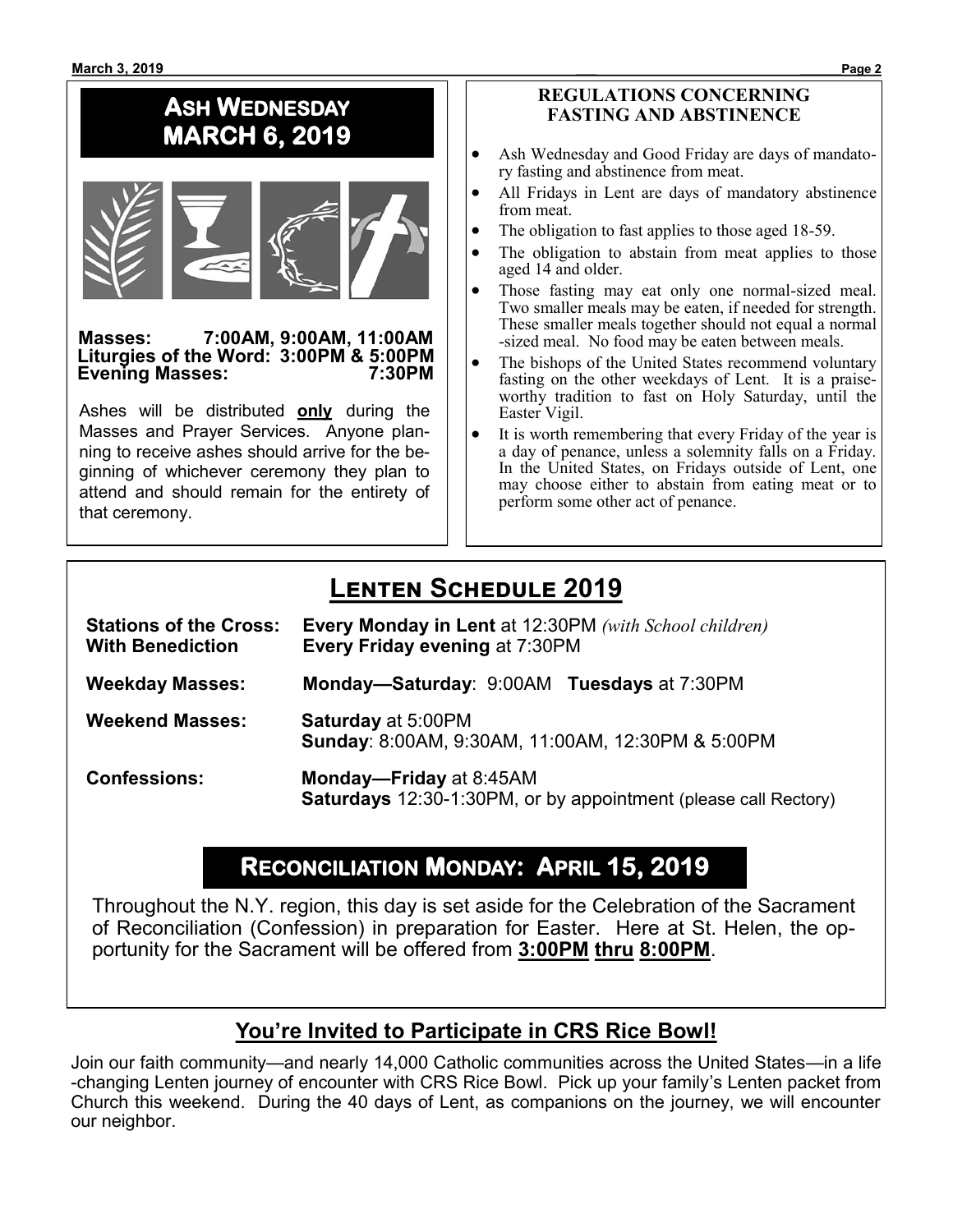#### **March 3, 2019 \_\_\_ \_\_\_\_\_\_Page 3**

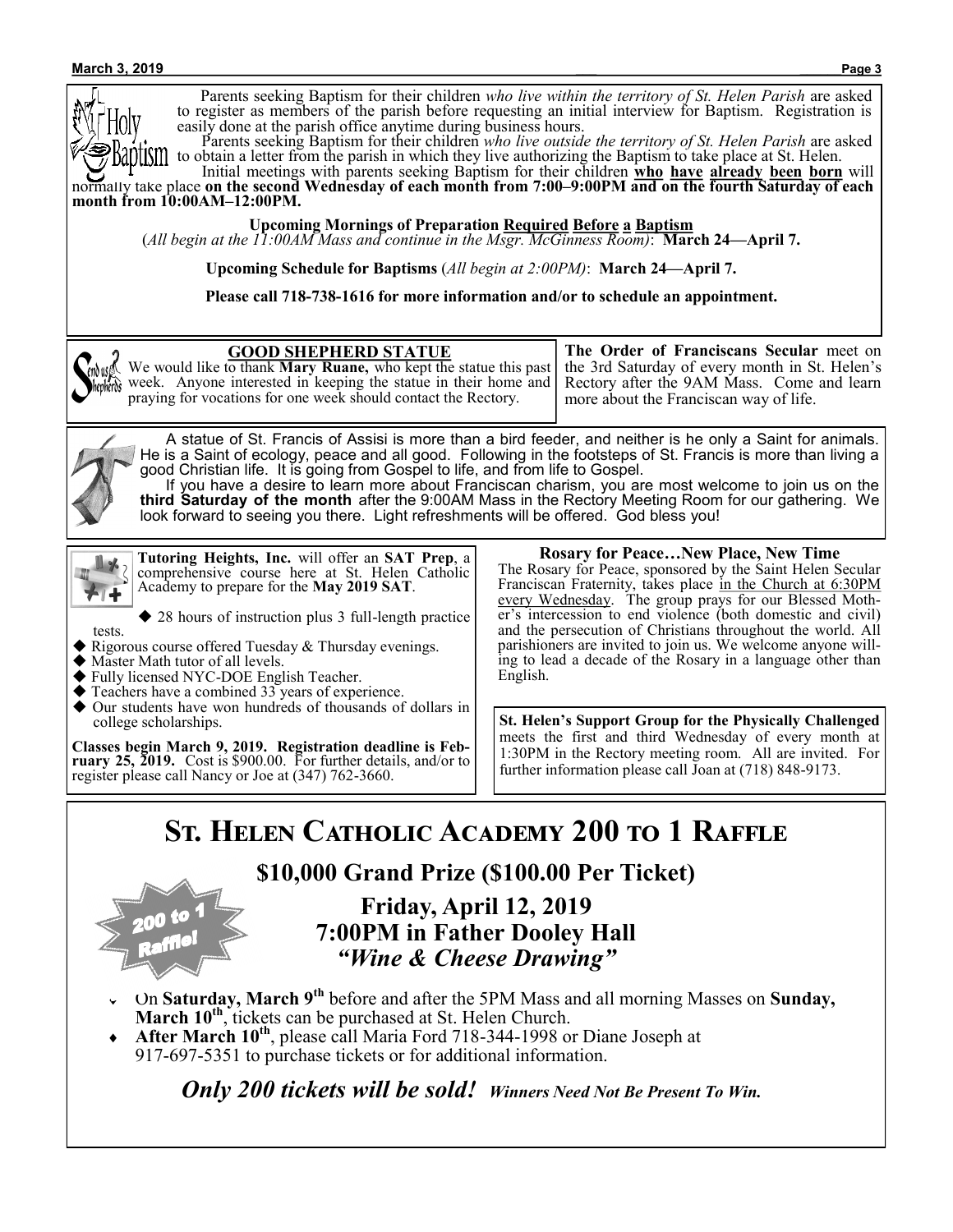## **Drive For The Troops Sponsored by the St. Vincent de Paul Group**

Each year, we collect donations for our Troops which are then shipped to soldiers overseas and in military hospitals. This program is being recreated and we are requesting only **military Exchange gift cards or monetary donations**. This is a more efficient way of donating and will save the cost of overseas shipping. The **Exchange** gift cards can be used only by military personnel at all **Exchange** shopping facilities worldwide and online.

We are asking parishioners to **buy the cards online** and then bring them to Church. If you prefer to make a monetary donation, the parish will use all money collected to purchase **Exchange** gift cards. The cards will then be forwarded to Troops stationed overseas as well as to Bethesda Military Hospital.

**Exchange** gift cards can be purchased at **www.shopmyexchange.com/exchangegift-card/6756653**. From this page, you can scroll down and learn more about the **Exchange** service by clicking on Exchange Quick Facts.



## **Please bring your Exchange gift card or monetary donation to Church during the Troops Drive on This Weekend**.

Special "**Drive For The Troops**" envelopes will be available at the doors. You may also drop off your envelope at the Rectory or put it in the collection basket at any time.

## **Thank you in advance for your endless generosity!**



## *What Are You Doing For Lent? Join Us As We Journey Home*

 When Henri Nouwen stumbled across a poster of Rembrandt's *Return of the Prodigal Son,* he began a spiritual journey that would help him understand the biblical parable as well as the story of his own life. Take this opportunity to join Father Nouwen as he leads the wayward prodigal and judgmental sibling who resides within each of us towards the open-handed, overwhelming compassion and eternal love of the Father.

 As Catholics, we are called to continual conversion. Join us for a five week group discussion of a spiritual classic that is sure to enrich your interior life and draw you closer to our risen Lord.

> **Where: St. Helen Parish When: Wednesdays from 7:00-8:45PM Dates: March 13 & 27, April 3, 10 & 17**

**Cost is \$20.00 For further questions** 

**Deadline to register is Monday, March 4th.** Joe.Canzoneri68@gmail.com

|        | THE RETURN OF THE PRODIGAL SON<br>Please tear off and return this portion to St. Helen's Rectory along with your \$20 payment for the book. |
|--------|---------------------------------------------------------------------------------------------------------------------------------------------|
| Name:  |                                                                                                                                             |
| Phone: | Email:                                                                                                                                      |
|        |                                                                                                                                             |